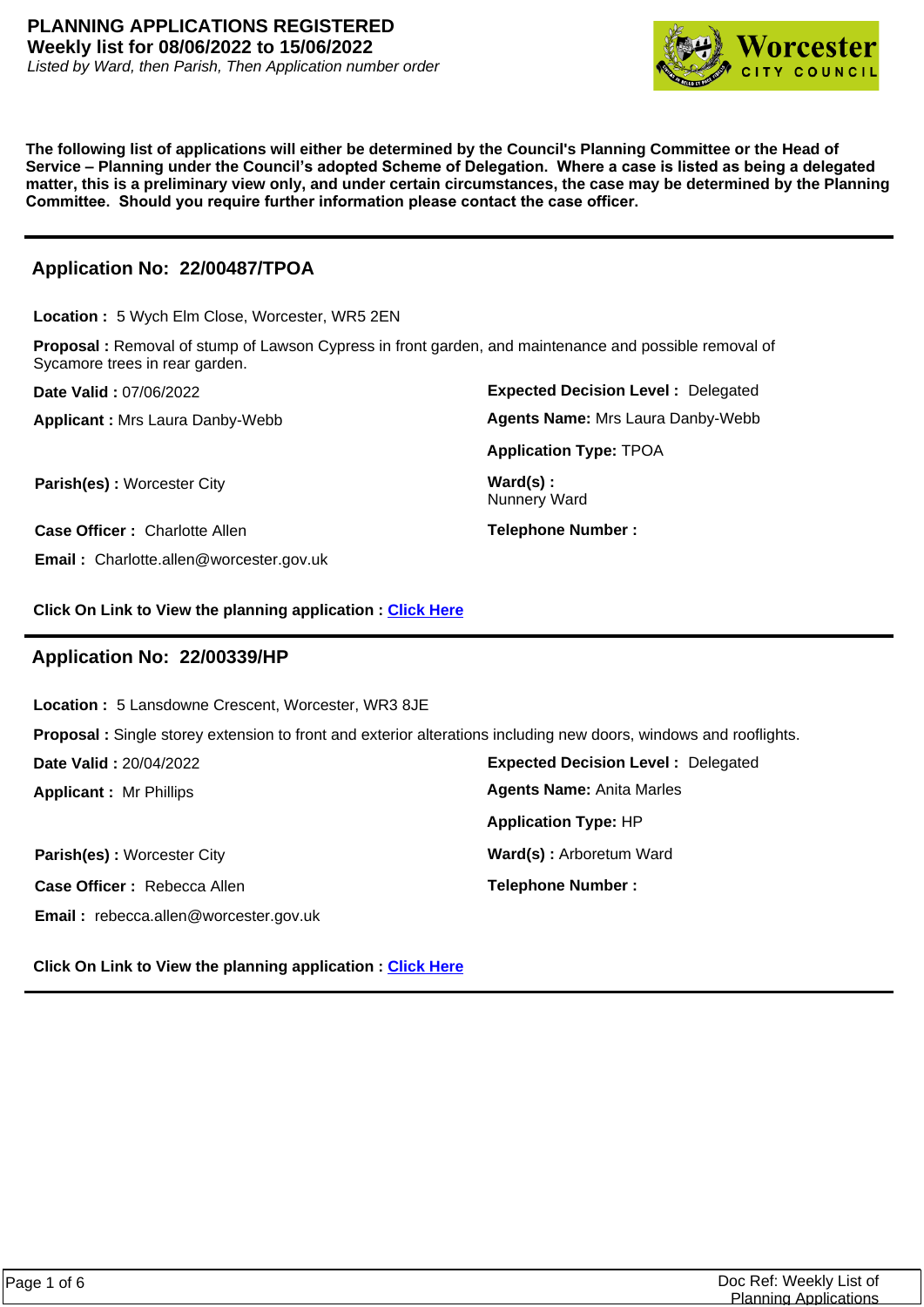### **Application No: 22/00340/LB**

**Location :** 5 Lansdowne Crescent, Worcester, WR3 8JE

**Proposal :** Single storey extension to front and interior and exterior alterations including new doors, windows and rooflights.

**Applicant :** Mr Phillips **Date Valid :** 19/04/2022

**Parish(es)** : Worcester City **Ward(s)** : Arboretum Ward **Case Officer :** Rebecca Allen **Email :** rebecca.allen@worcester.gov.uk

**Expected Decision Level :** Delegated **Telephone Number : Application Type:** LB **Agents Name:** Anita Marles

#### **Click On Link to View the planning application : [Click Here](https://plan.worcester.gov.uk/Planning/Display/22/00340/LB)**

### **Application No: 22/00429/LB**

**Applicant :** HMCTS Property Directorate **Date Valid :** 20/05/2022 **Location :** The Shirehall, Foregate Street, Worcester, WR1 1EQ **Proposal :** Installation of comfort cooling into two Judges' Chambers

**Case Officer :** Rebecca Allen **Email :** rebecca.allen@worcester.gov.uk

**Expected Decision Level :** Delegated **Parish(es)** : Worcester City **Ward(s)** : Arboretum Ward **Telephone Number : Application Type:** LB **Agents Name:** Mr Rob Firman

#### **Click On Link to View the planning application : [Click Here](https://plan.worcester.gov.uk/Planning/Display/22/00429/LB)**

#### **Application No: 22/00447/CLE**

| Location: 18 Arboretum Road, WORCESTER, WR1 1NB                 |                                           |
|-----------------------------------------------------------------|-------------------------------------------|
| <b>Proposal:</b> The property has been an HMO for over 10 years |                                           |
| Date Valid: 26/05/2022                                          | <b>Expected Decision Level: Delegated</b> |
| <b>Applicant: Mr Sufine Hussain</b>                             | <b>Agents Name: Mr Sufine Hussain</b>     |
|                                                                 | <b>Application Type: CLE</b>              |
| Parish(es): Worcester City                                      | Ward(s): Arboretum Ward                   |
| <b>Case Officer: Thomas Gabriel</b>                             | Telephone Number: 01905 722521            |
| <b>Email:</b> thomas.gabriel@worcester.gov.uk                   |                                           |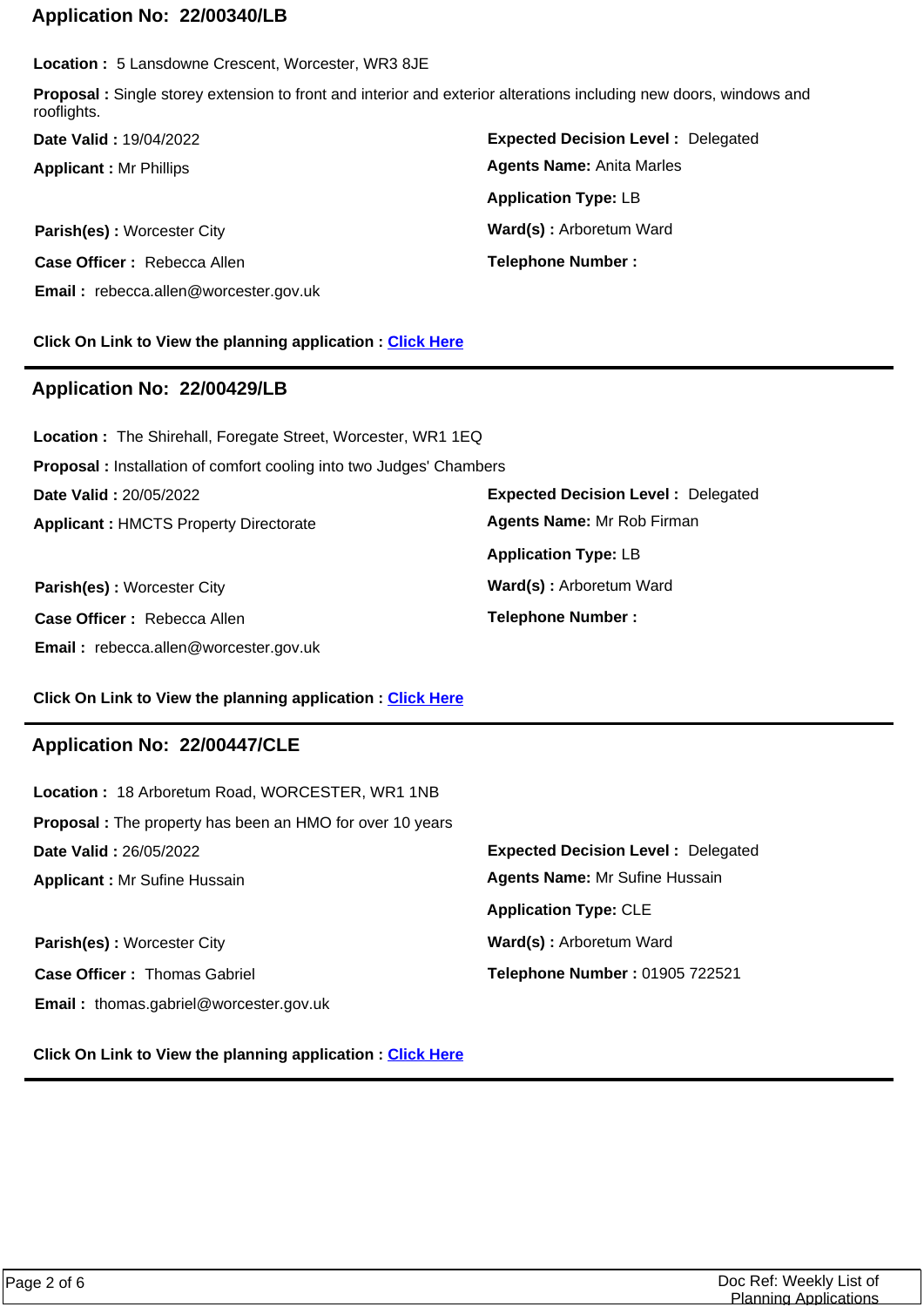### **Application No: 22/00458/HP**

**Expected Decision Level :** Delegated **Parish(es)** : Worcester City **Ward(s)** : Battenhall Ward **Applicant :** Mrs Stacey Price **Date Valid :** 07/06/2022 **Location :** Annexe at 143a , Bath Road, Worcester, WR5 3AG **Proposal :** Extension to create larger kitchen, snug and third bedroom **Application Type:** HP **Agents Name:** Mr Chris Large

**Case Officer :** Laura Williamson **Email :** laura.williamson@worcester.gov.uk **Telephone Number :** 01905 722 028

**Click On Link to View the planning application : [Click Here](https://plan.worcester.gov.uk/Planning/Display/22/00458/HP)**

### **Application No: 22/00442/OUT**

**Applicant :** Mr and Mrs Howard **Date Valid :** 24/05/2022 **Location :** 1 Beaver Close, Worcester, WR2 4EG **Proposal :** Outline application for 1no. dwelling.

**Parish(es) :** Worcester City **Ward(s)** : Bedwardine Ward **Case Officer :** Rebecca Allen **Email :** rebecca.allen@worcester.gov.uk

**Expected Decision Level :** Committee **Telephone Number : Application Type:** OUT **Agents Name:** Michael A Brown Design

#### **Click On Link to View the planning application : [Click Here](https://plan.worcester.gov.uk/Planning/Display/22/00442/OUT)**

### **Application No: 21/00592/FUL**

**Location :** 40-41 New Street, Worcester, WR1 2DL

**Proposal :** Construction of two storey upward extension above 40-41 New Street alongside internal alterations to provide 3 x 1 bedroom flats and a 4 bedroom House of Multiple Occupation (HMO).

| Date Valid: 07/02/2022                      | <b>Expected Decision Level: Delegated</b> |
|---------------------------------------------|-------------------------------------------|
| <b>Applicant: Mr Sharafat Ali</b>           | <b>Agents Name: Harry Hampton</b>         |
|                                             | <b>Application Type: FUL</b>              |
| Parish(es): Worcester City                  | Ward(s): Cathedral Ward                   |
| Case Officer: Steven Hoang                  | Telephone Number: 07593100591             |
| <b>Email:</b> steven.hoang@worcester.gov.uk |                                           |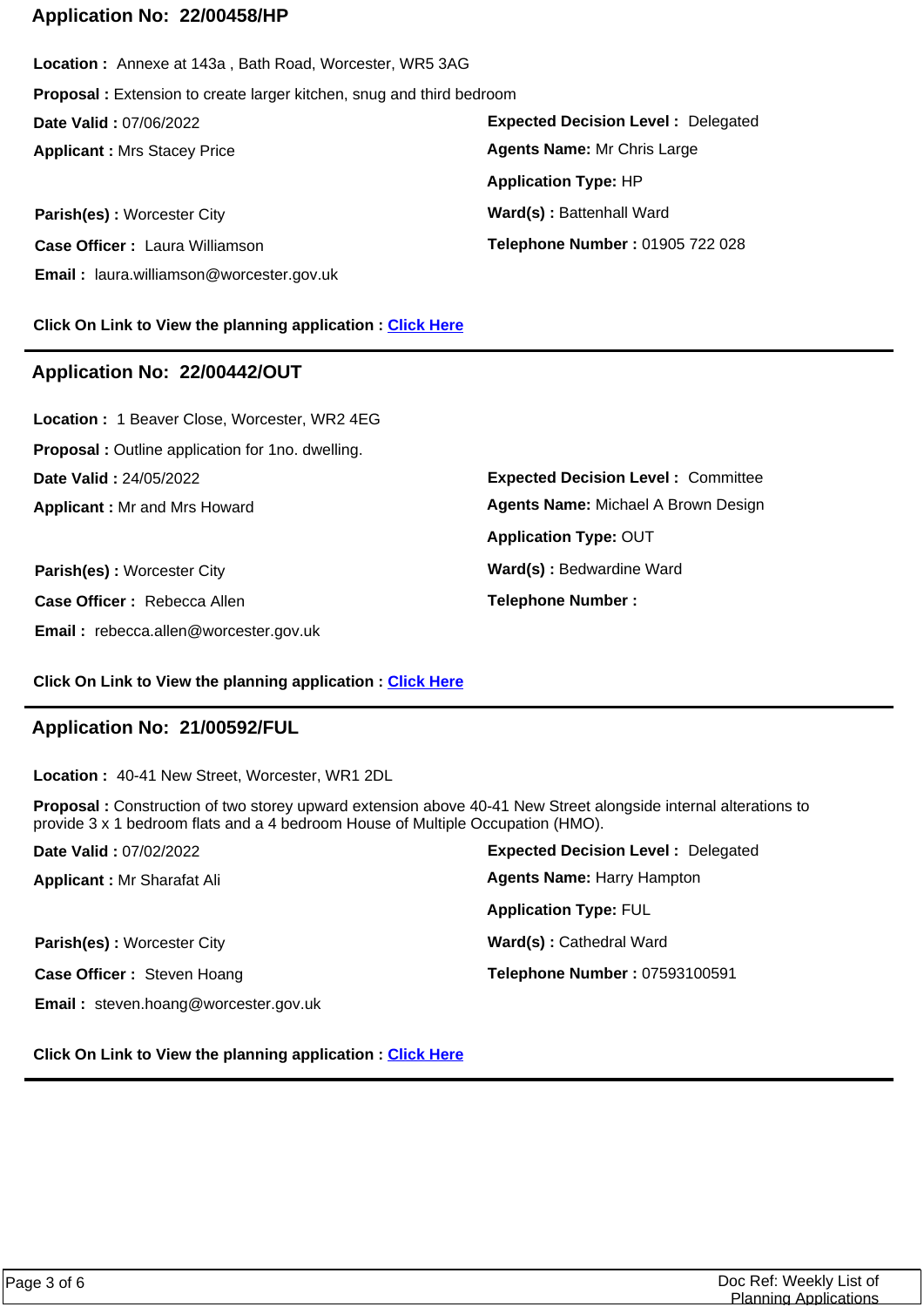## **Application No: 22/00463/FUL**

**Location :** Crowngate Shopping Centre, Friary Walk, Worcester, WR1 3LE

**Proposal :** The demolition of the existing roof top lighting system and fixtures and installation of a new lighting system and fixtures, roof top safety equipment, staircase and deck enclosures and associated development.

| <b>Date Valid: 30/05/2022</b>               | <b>Expected Decision Level: Delegated</b> |
|---------------------------------------------|-------------------------------------------|
| <b>Applicant: The Crown Estate</b>          | <b>Agents Name: Mr Owen Francis</b>       |
|                                             | <b>Application Type: FUL</b>              |
| Parish(es): Worcester City                  | Ward(s): Cathedral Ward                   |
| Case Officer: Steven Hoang                  | Telephone Number: 07593100591             |
| <b>Email:</b> steven.hoang@worcester.gov.uk |                                           |

#### **Click On Link to View the planning application : [Click Here](https://plan.worcester.gov.uk/Planning/Display/22/00463/FUL)**

## **Application No: 22/00461/FUL**

**Location :** Church Farm Cottage, Cornmeadow Lane, WORCESTER, WR3 7RL

**Proposal :** Change of use of agricultural building to form a B8 storage unit.

**Date Valid :** 30/05/2022

**Applicant :** R H Philips & Co

**Parish(es) :** Worcester City **Ward(s) : Claines Ward Case Officer :** Miss Ruth Lambert **Email :** ruth.lambert@worcester.gov.uk

**Expected Decision Level :** Delegated **Application Type:** FUL **Agents Name:** Mr Sam Harrison

**Telephone Number :** 01905 722175

#### **Click On Link to View the planning application : [Click Here](https://plan.worcester.gov.uk/Planning/Display/22/00461/FUL)**

### **Application No: 22/00473/CLPU**

**Location :** 98 Northwick Road, Worcester, Worcestershire, WR3 7EA

**Proposal :** Application for a Certificate of Proposed Lawful Development for the installation of a rear dormer window and roof lights to the front elevation.

| Date Valid: 01/06/2022                          | <b>Expected Decision Level: Delegated</b>  |
|-------------------------------------------------|--------------------------------------------|
| <b>Applicant: Mr and Mrs Hayward</b>            | <b>Agents Name: Mr Graham Barker-Dench</b> |
|                                                 | <b>Application Type: CLPU</b>              |
| Parish(es): Worcester City                      | Ward(s): Claines Ward                      |
| <b>Case Officer: Laura Williamson</b>           | Telephone Number: 01905 722 028            |
| <b>Email:</b> laura.williamson@worcester.gov.uk |                                            |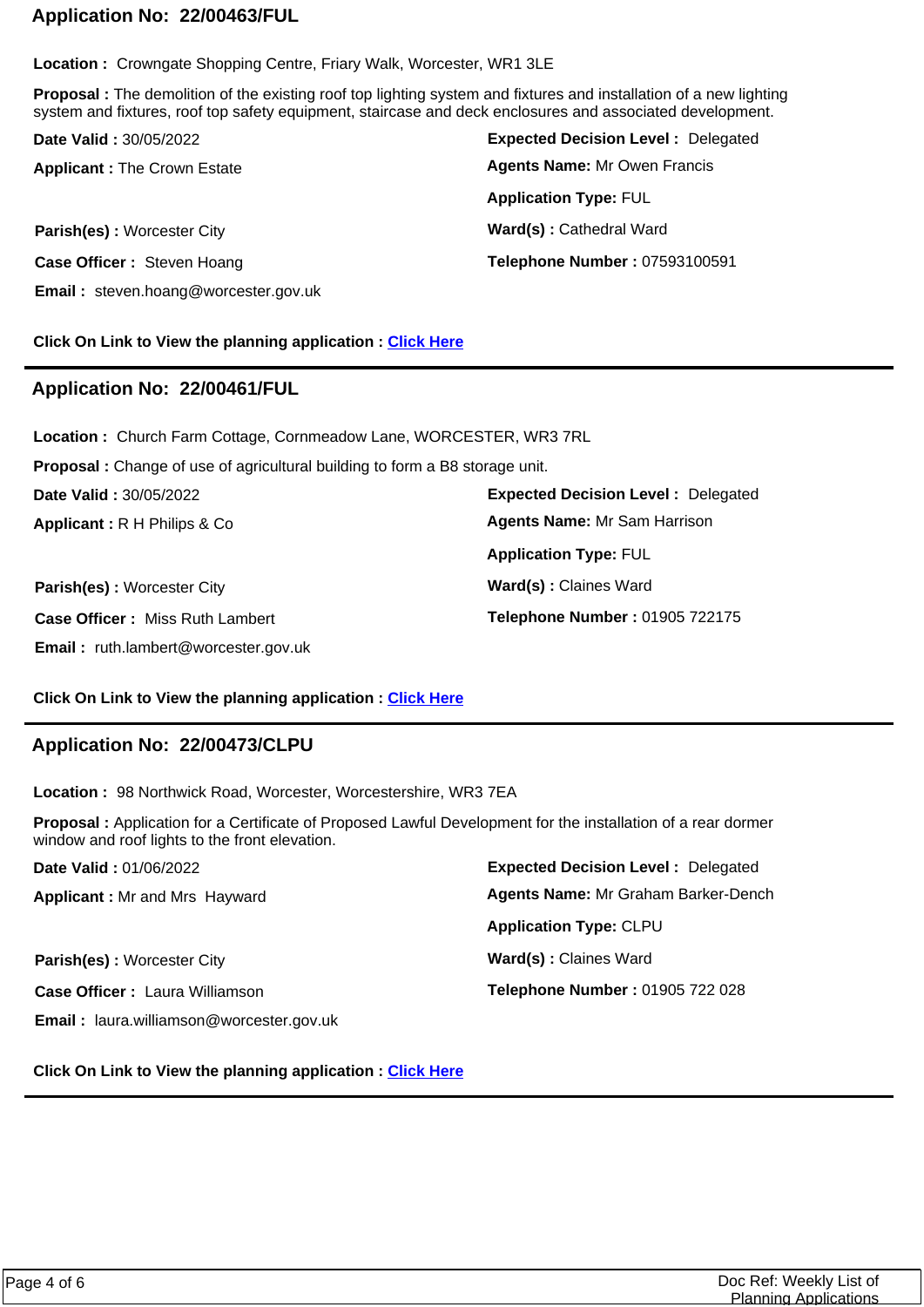### **Application No: 22/00337/FUL**

**Location :** Woodside Point, Williamson Road, Worcester, WR5 1SG

**Proposal :** Proposed erection of a two storey office extension to existing industrial unit and associated alterations to existing building

**Applicant :** LCP Estates Limited **Date Valid :** 08/06/2022

**Parish(es):** Worcester City **Ward(s):** Nunnery Ward **Case Officer :** Steven Hoang **Email :** steven.hoang@worcester.gov.uk

**Expected Decision Level :** Delegated **Telephone Number :** 07593100591 **Application Type:** FUL **Agents Name:** Mr Des Dunlop

### **Click On Link to View the planning application : [Click Here](https://plan.worcester.gov.uk/Planning/Display/22/00337/FUL)**

### **Application No: 22/00480/HP**

**Applicant :** Mr Andrew Collins **Date Valid :** 07/06/2022 **Location :** 18 Ronkswood Crescent, Worcester, WR5 1JY **Proposal :** Demolition of existing extension and replace with proposed rear extension and loft conversion. **Application Type:** HP **Agents Name:** Mr Leo Carroll

**Case Officer :** Miss Ruth Lambert **Email :** ruth.lambert@worcester.gov.uk

**Expected Decision Level :** Delegated **Parish(es):** Worcester City **Ward(s):** Nunnery Ward **Telephone Number :** 01905 722175

#### **Click On Link to View the planning application : [Click Here](https://plan.worcester.gov.uk/Planning/Display/22/00480/HP)**

#### **Application No: 22/00479/HP**

| Location: 32 Sycamore Road, Worcester, WR4 9RU  |                                           |
|-------------------------------------------------|-------------------------------------------|
| <b>Proposal:</b> First floor rear extension     |                                           |
| Date Valid: 09/06/2022                          | <b>Expected Decision Level: Delegated</b> |
| Applicant: Mr V Shoshlekov                      | <b>Agents Name: J Bankov</b>              |
|                                                 | <b>Application Type: HP</b>               |
| Parish(es): Worcester City                      | Ward(s): Rainbow Hill Ward                |
| <b>Case Officer: Laura Williamson</b>           | Telephone Number: 01905 722 028           |
| <b>Email:</b> laura.williamson@worcester.gov.uk |                                           |